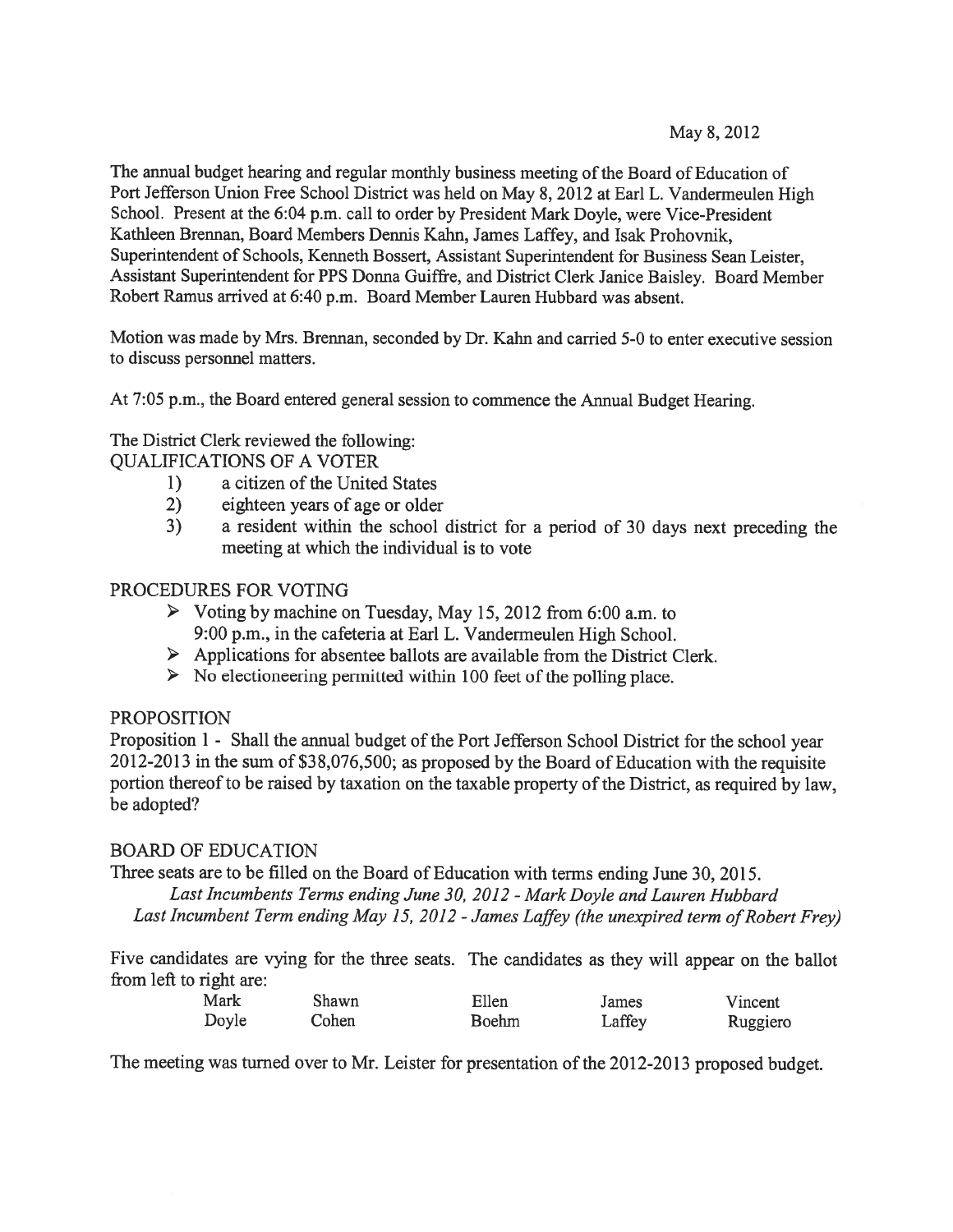At 7:25 p.m., motion was made by Mr. Ramus, seconded by Mrs. Brennan and carried 6-0 to adjourn the Budget Hearing.

At 7:30 p.m., Dr. Doyle called the business meeting to order.

Recognition was given to: District Clerk Student Participants SCMTA Math Contest Robotics Team

Motion was made by Mrs. Brennan, seconded by Mr. Laffey and carried 6-0 that the Board approve the minutes of the following meetings:

Special Meeting held April 3, 2012 Regular Meeting held April 17, 2012 Special Meeting held April 18, 2012

Dr. Doyle opened public comment.

F. Feinstein — inquired about agenda items VII.A.5. and JX.A.

#### REPORTS

Student representative, Nicole Capobianco, reported on high school activities.

The repor<sup>t</sup> from the Superintendent of Schools included the following:

 <sup>A</sup> presentation by Maureen Hull on the New York State District Report Card. Discussion followed.

Committee Reports were given as follows:

- Superintendent Evaluation Ad Hoc Committee Mrs. Brennan
- Audit Committee Dr. Kahn / Mr. Leister

Dr. Doyle reminded committee chairs that <sup>a</sup> written end-of-the-year committee repor<sup>t</sup> is to be submitted at the June meeting.

#### BOARD CONSENT AGENDA

A. Personnel Resolutions 1-12

Dr. Doyle indicated that resolutions A. 11, Appointment of High School Principal, and A. 12, Tenure, would be acted on separately.

Motion was made by Dr. Kahn, seconded by Mrs. Brennan and carried 6-0 that as recommended by the Superintendent of Schools, the Board approve Personnel resolutions numbered A. 1-10 appearing on the May 8, 2012 consent agenda.

Motion was made by Mr. Ramus, seconded by Dr. Kahn and carried 6-0 that as recommended by the Superintendent of Schools, the Board approve Personnel resolution numbered A. <sup>11</sup> appearing on the May 8, 2012 consent agenda. Dr. Matthew Murphy was introduced.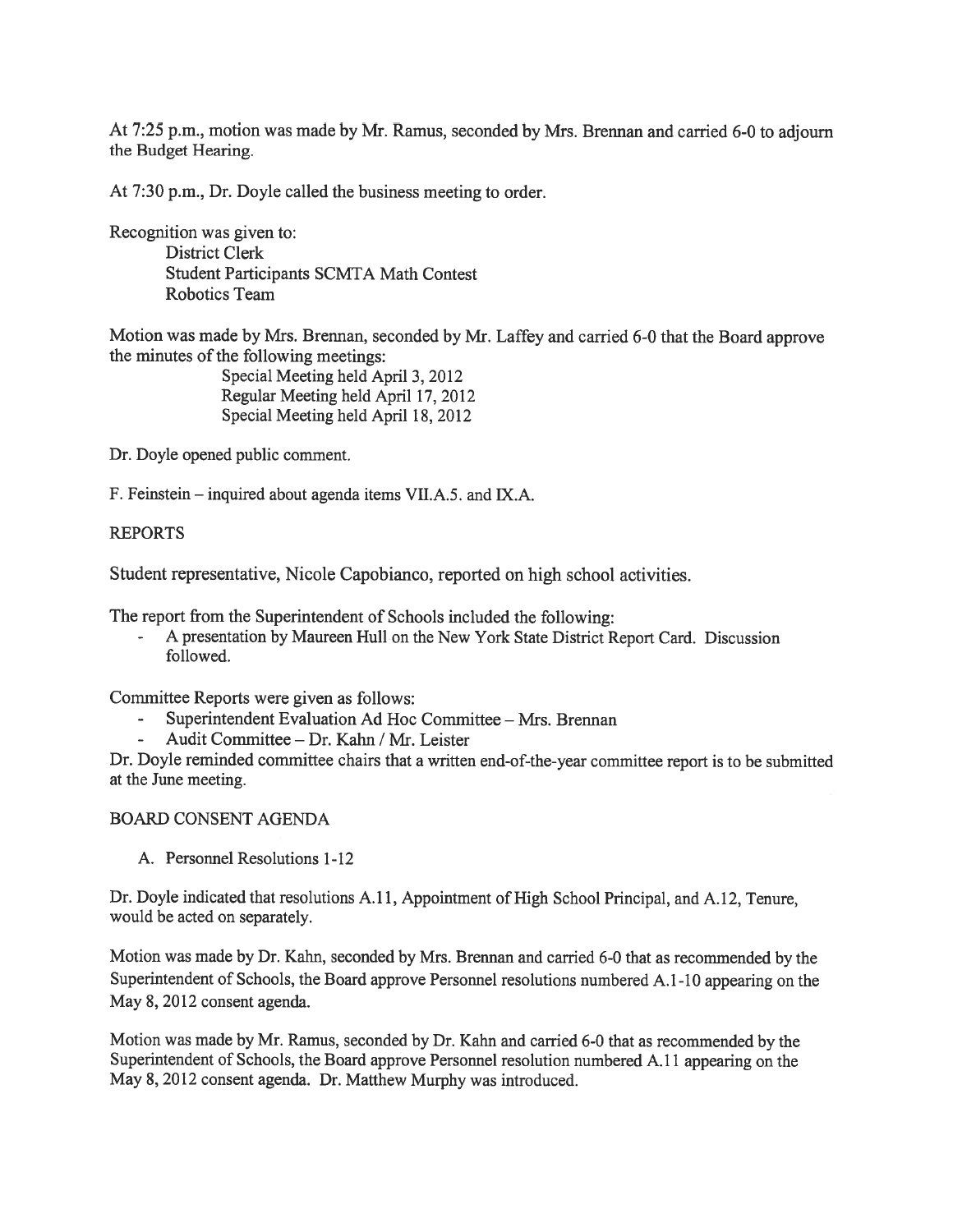Motion was made by Mrs. Brennan, seconded by Dr. Kahn and carried 6-0 that as recommended by the Superintendent of Schools, the Board approve Personnel resolution numbered A. <sup>12</sup> appearing on the May 8, 2012 consent agenda.

B. Finance Resolutions 1-6

Motion was made by Mr. Laffey, seconded by Dr. Prohovriik and carried 6-0 that as recommended by the Superintendent of Schools, the Board approve Finance resolutions numbered B.1-6 appearing on the May 8, 2012 consent agenda.

C. Facilities & Operations Resolutions 1-2

Motion was made by Mrs. Brennan, seconded by Dr. Kahn and carried 6-0 that as recommended by the Superintendent of Schools, the Board approve Facilities & Operations resolutions numbered C.1-2 appearing on the May 8, 2012 consent agenda.

D. Education Resolutions 1-2

Motion was made by Mr. Laffey seconded by Mrs. Brennan and carried 6-0 that as recommended by the Superintendent of Schools, the Board approve Education resolutions numbered D. 1-2 appearing on the May 8, 2012 consent agenda.

#### NEW BUSINESS

A. Board Policy

Motion was made by Mr. Ramus, seconded by Mrs. Brennan and carried 6-0 that the Board accep<sup>t</sup> for <sup>a</sup> first reading revisions to Policy 9210.2, Non-Administrative Confidential Employees.

#### PUBLIC COMMENT

Dr. Doyle opened the second public comment portion of the meeting.

F.Feinstein — putting up signs for budget vote

#### ADJOURNMENT

At 8:15 p.m., motion was made by Mr. Laffey, seconded by Dr. Kahn and carried 6-0 that the Board adjourn tor executive session to discuss personne<sup>l</sup> items, pending legal matters, and the Superintendent's contract.

The District Clerk left the meeting and Dr. Doyle acted as Clerk pro tem.

At 11:10 p.m., the Board reentered genera<sup>l</sup> session. Motion was made by Mr. Laffey, seconded by Dr. Kahn and carried 6-0 to adjourn.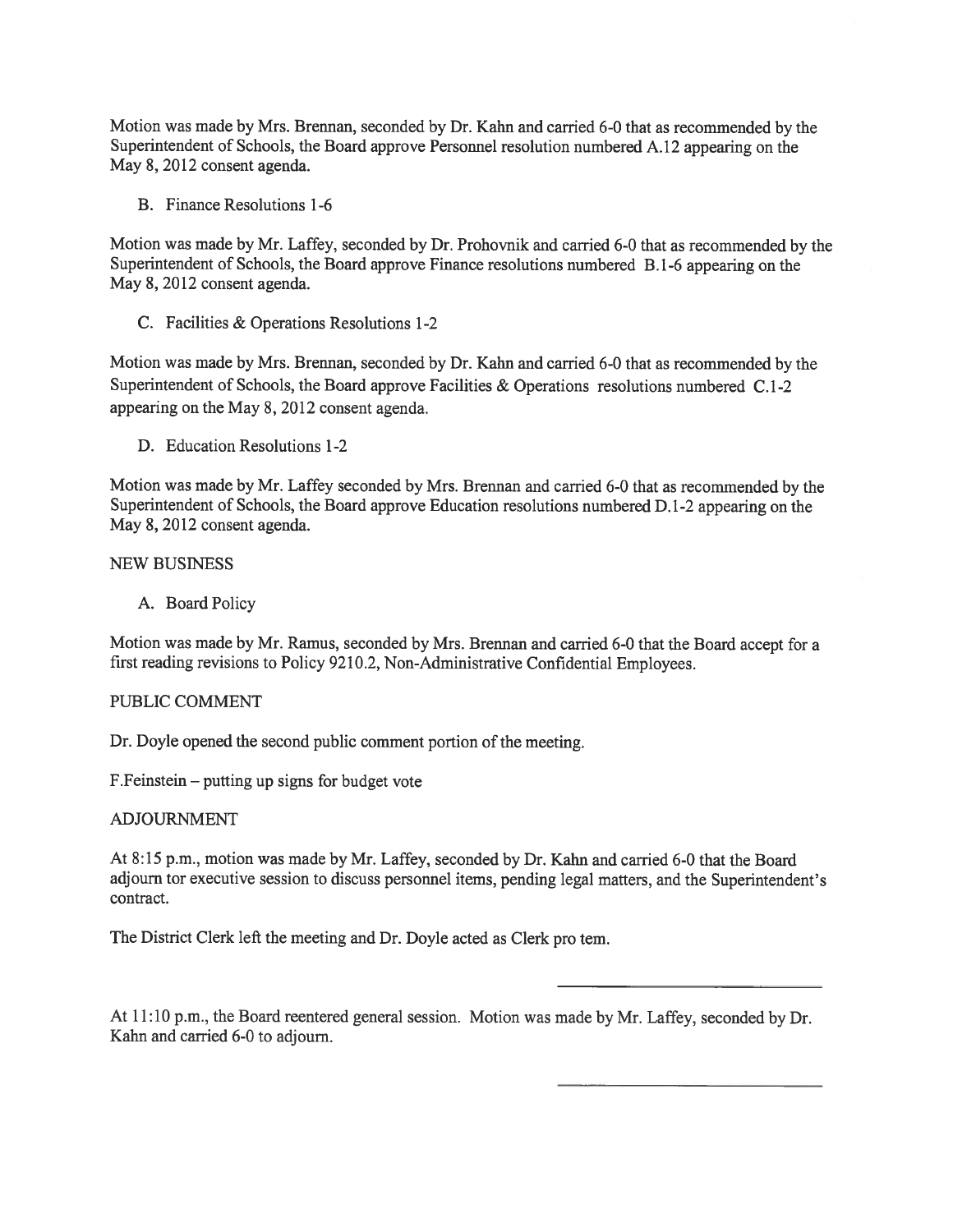#### CONSENT AGENDA May 8, 2012

## A. Personnel

1. Appointment — Substitutes

The Board approves the appointment of the following substitutes for the 2011-2012 school year:

| Anthony Papalia (not to exceed 40 days) |
|-----------------------------------------|
| Rene Sowers (not to exceed 40 days)     |
| Carol Peters                            |
| <b>Rene Sowers</b>                      |
|                                         |

2. Appointment - Summer Substitute Custodians

The Board approves the appointment of the following substitute custodians for the summer 2012 at the rate of \$10.00 per hour:

Justin Battelli Kelsey Lyons Angela Mariano Thomas Serabian

3. Appointment — Substitute Custodian

The Board approves the appointment of Peter Colen as <sup>a</sup> substitute custodian for the 2012-2013 school year at the rate of \$12.00 per hour.

4. Resignation — Custodial Worker

The Board accepts the resignation of John Belizar, Custodial Worker I, effective April 20, 2012.

5. Summer Music Camp

The Board approves the appointment of the following staff for the 2012 Summer Music Camp, in accordance with the negotiated agreemen<sup>t</sup> with the Port Jefferson Teachers Association: Meagan Finnerty Christian Neubert George Gilkos

6. Request for Extension of Leave — Music Teacher

The Board grants the reques<sup>t</sup> of Vanessa Salzman for an extension of her leave of absence until January 14, 2013.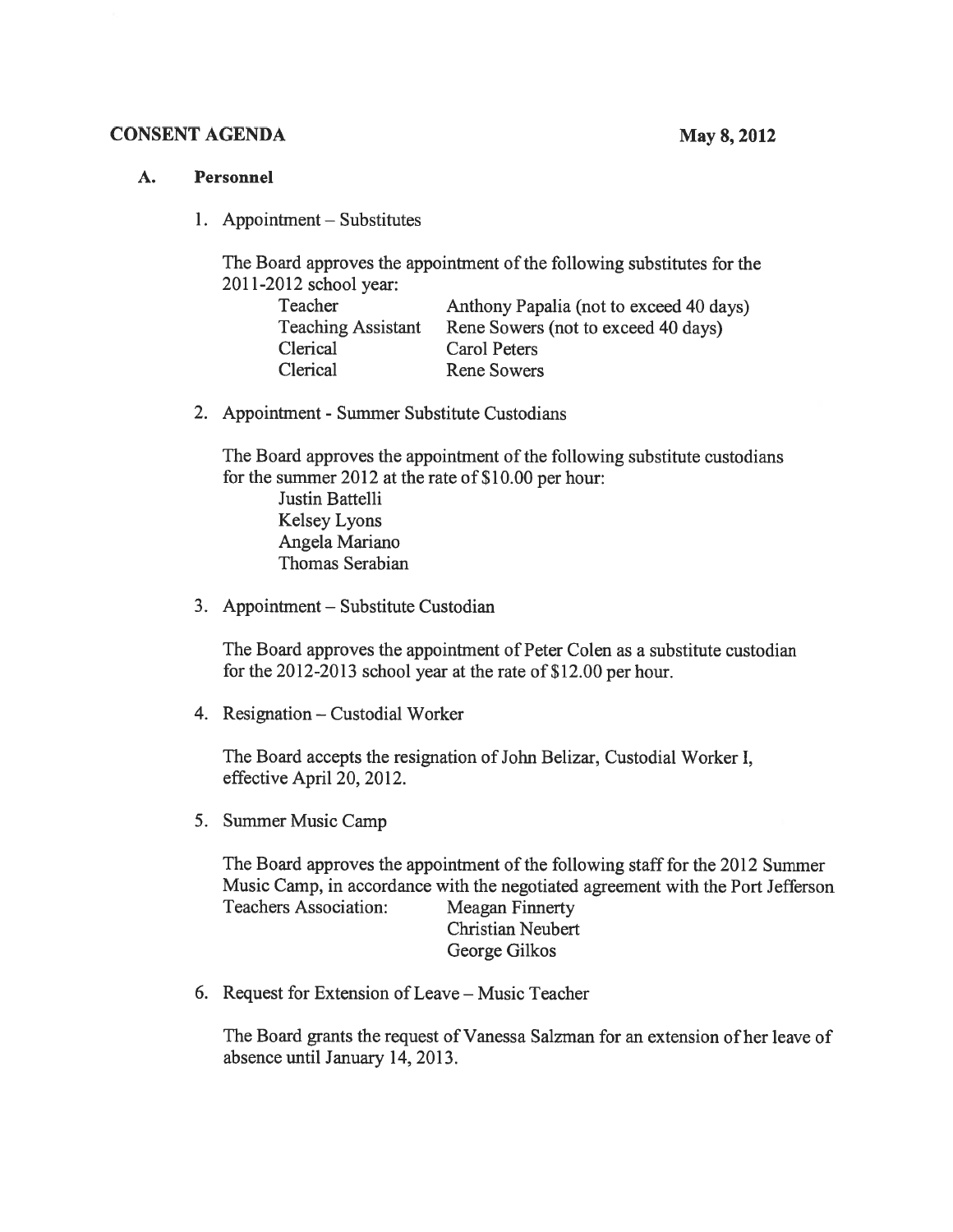7. Leave Replacement Appointment — Guidance Counselor

The Board appoints Kristen Kopp as <sup>a</sup> Guidance Counselor on <sup>a</sup> leave replacement basis (for Kerri Neligon) effective May 30, 2012 to June 30, 2012, at Level MA Step 1, in accordance with the negotiated agreemen<sup>t</sup> with the Port Jefferson Teachers' Association.

8. Home Instruction Services

The Board approves the following home instruction services for <sup>a</sup> specific student as recommended by the CSE, in accordance with the negotiated agreemen<sup>t</sup> with the Port Jefferson Teachers' Association:

| Allyson Carlson  | $\frac{1}{2}$ hour / 1 time per week / 8:05 – 8:35 a.m.             |
|------------------|---------------------------------------------------------------------|
| Danielle McBride | $\frac{1}{2}$ hour / 3 times per week / 8:05 – 8:35 a.m.            |
|                  | Jacqueline Gandolfo 2 hours / 5 times per week $/ 3:40 - 5:40$ p.m. |

9. Appointment — Fitness Center Instructors

The Board approves the following Fitness Center Instructor appointments for the 201 1-2012 school year, at the rate of \$20.00 per hour:

John Serignese Benjamin Bajus Michael Maletta Loraine Serabian Jesse Rosen

10. Appointment — Lifeguards

The Board approves the following Lifeguard appointments, for community swim for the 2011-2012 school year, at the rate of \$12.00 per hour for Lifeguard and \$15.00 per hour for Head Lifeguard:

Lifeguard Jake Cavanaugh Lifeguard / Head Lifeguard Loraine Serabian Lifeguard / Head Lifeguard Emily Fleckenstein

11. Appointment — Principal

That the Board appoint Matthew Murphy, Ed.D., as High School Principal, on <sup>a</sup> probationary basis effective July 1, 2012, at the rate of \$159,000 per annum, in accordance with the terms and conditions of the negotiated agreemen<sup>t</sup> with the Port Jefferson Administrators' Association.

12. Tenure

The Board grants tenure to the following employees: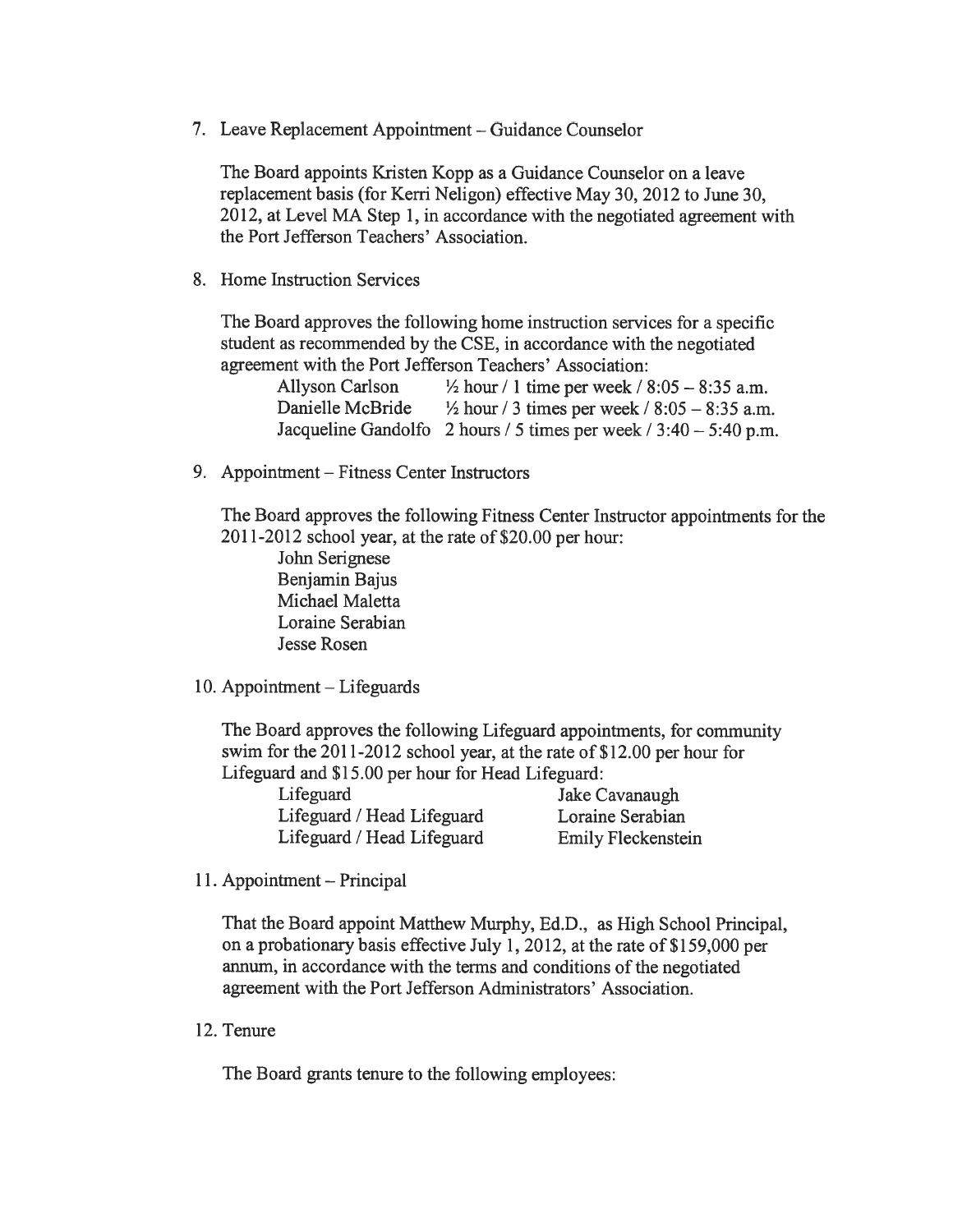- a. Peter Esposito Assistant Principal Secondary, effective September 23, 2012
- b. Benjamin Bajus teacher of Physical Education, effective October 14, 2012
- c. Francoise Schachner teacher of Physical Education, effective September 2, 2012
- d. Dinarae Squatriglia teacher of Physical Education, effective September 2, 2012
- e. Lauren Trelewicz teacher of Social Studies 7-12, effective October 6, 2012

#### B. Finance

1. Financial Reports

The Board approves the financial reports.

2. Approval of Payment for Services

The Board approves paymen<sup>t</sup> to Dr. Susan Deaver in the amount of \$400.00 as <sup>a</sup> facilitator of <sup>a</sup> professional development workshop for Music staff.

3. Approval of Payment for Services

The Board approves paymen<sup>t</sup> to Jane Irvine in the amount of \$300.00 as <sup>a</sup> facilitator of <sup>a</sup> professional development workshop for Art staff.

4. Acceptance of Scholarship Donation

The Board accepts the scholarship donation of \$1,000 from Suffolk Transportation Service, Inc., to be awarded to <sup>a</sup> graduating student(s) aspiring to continue to higher education.

5. Extension of Participation Agreement -MSG

The Board approves the Extension of School Registration and Participation Agreement between Earl L. Vandermeulen High School and MSG Varsity Network, LLC; and further, the Board accepts the donation of \$2,000 from MSG Varsity Network to be used to enhance the district's ability to create media footage for MSG Varsity.

6. Single Audit Report

The Board approves the following resolution:

BE IT RESOLVED, that the response to the external auditor's "Single Audit Report" for the fiscal year ending June 30, 2011 be accepted by the Board of Education; and further, the Assistant Superintendent for Business is authorized to submit said audit repor<sup>t</sup> to the New York State Comptroller's Office and New York State Education Department.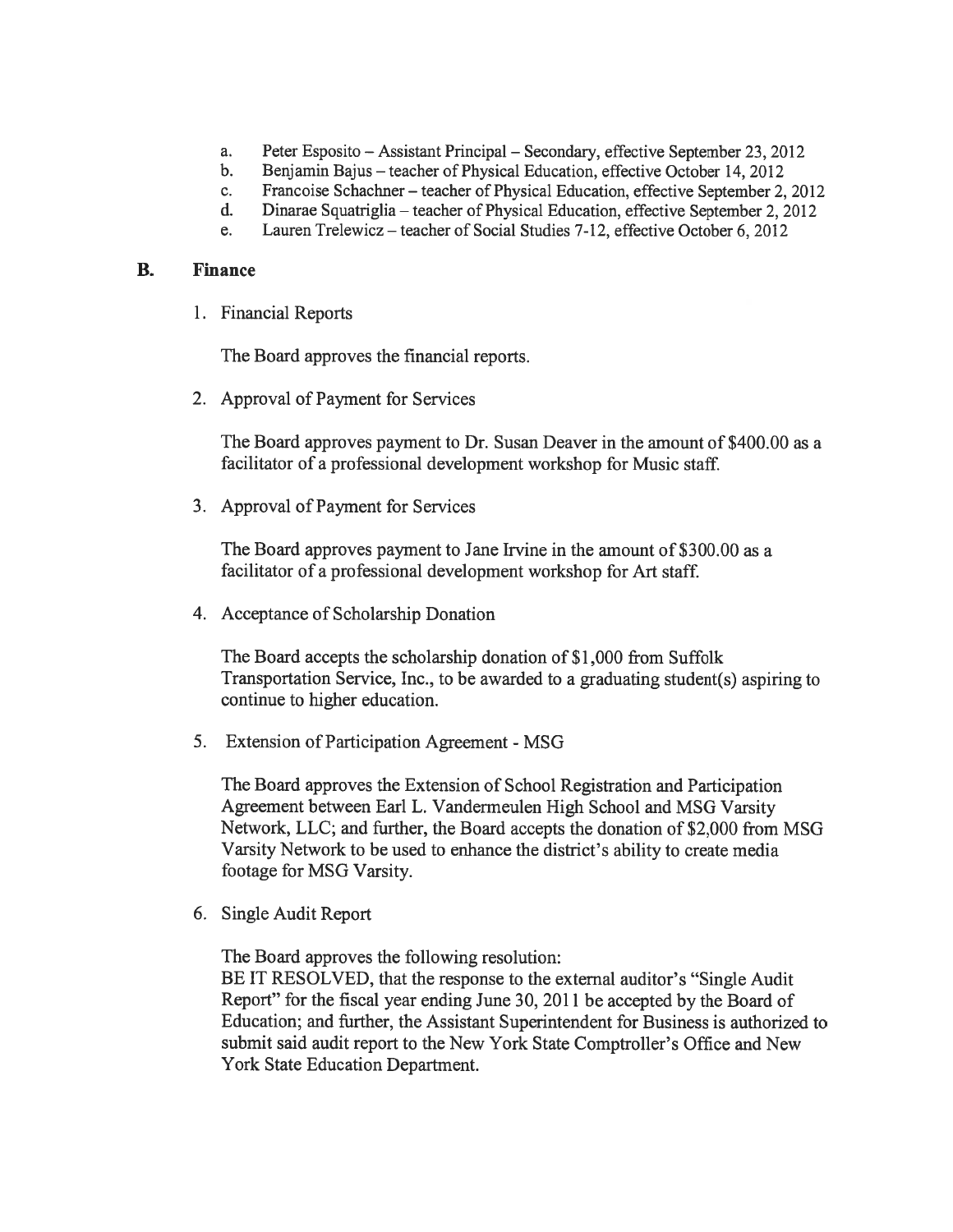# C. Facilities & Operations

1. Surplus Property

The Board declares the attached list of library books surplus property and authorizes the Assistant Superintendent for Business to dispose of same in the best interest of the district.

2. Sailboats and Equipment

The Board approves the following resolution:

WHEREAS, the Port Jefferson Union Free School District owns certain sailboats and sailing equipment, as described in detail in Schedule "A"; and

WHEREAS, the Port Jefferson Union Free School District has discontinued

the sailing program and does not anticipate the reinstatement of such program due to financial considerations, thereby rendering such equipment as surplus; and

WHEREAS, Board of Education of the Port Jefferson Union Free School District, in the interests of sound fiscal management, seeks to receive fair compensation for such surplus equipment,

NOW, THEREFORE, BE IT RESOLVED that the Board of Education of the Port Jefferson Union Free School District hereby directs the sale of such property pursuan<sup>t</sup> to Board Policy 6900 and directs the Assistant Superintendent for Business to sell such property in compliance with Board Policy 6900.

# D. Education

1. Committees on Special Education

The Board approves the recommendations of the Committees on Special Education.

2. Special Education Service Contracts

The Board approves the Special Education Service Contracts with each of the following districts for parentally-placed out-of-district students receiving services; and further, authorizes the Board President to execute said contracts:

Rocky Point UFSD Longwood CSD Patchogue-Medford UFSD Comsewogue UFSD Miller Place UFSD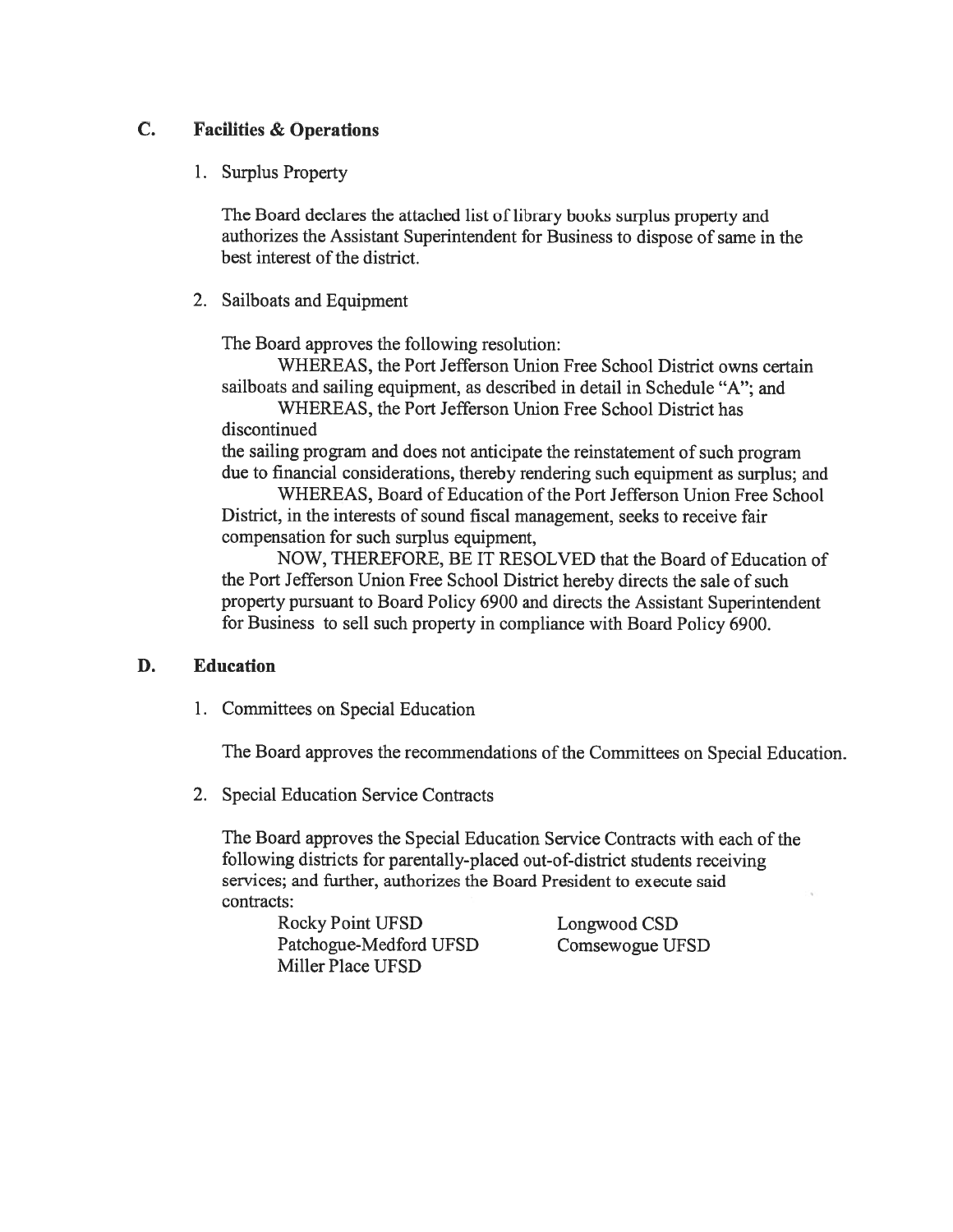$\mathcal{R}$ 

 $\widetilde{\mathcal{F}}$ 

# Schedule "A"

 $\mathcal{A}$ 

 $\mathbf{r}$ 

# Inventory of PJHS Sailing Assets

| 420<br>3 sets/boat<br>9 sausage bags North Vanguard<br>Bow#<br>main/jib w/sheets                                          |  |
|---------------------------------------------------------------------------------------------------------------------------|--|
|                                                                                                                           |  |
|                                                                                                                           |  |
| 1<br>Y<br>Y<br>Υ<br>Y<br>Y<br>Many sets main/jib w/sheets                                                                 |  |
| $\overline{c}$<br>Y<br>Y<br>Y<br>Υ<br>Y                                                                                   |  |
| 3<br>Y<br>Y<br>Y<br>Y<br>Y                                                                                                |  |
| $\ddot{\mathbf{z}}$<br>Υ<br>Y<br>Y<br>Y<br>Y                                                                              |  |
| 5<br>Y<br>Y<br>Y<br>Y<br>Y                                                                                                |  |
| 6<br>Y<br>Y<br>Y<br>Υ<br>Y                                                                                                |  |
| 8<br>Y<br>Y<br>Ÿ<br>Ÿ<br>Y                                                                                                |  |
| 10<br>Υ<br>Y<br>Y<br>Υ<br>Y                                                                                               |  |
| 12<br>Y<br>Υ<br>Y<br>Υ<br>Y                                                                                               |  |
| 14<br>Y<br>Y<br>Y<br>Y<br>Y                                                                                               |  |
| 15<br>Y<br>Y<br>Y<br>Y<br>Y                                                                                               |  |
| Laser<br>N<br>Ÿ<br>Y<br>Y<br>Y                                                                                            |  |
| <b>Inflatable Safety Boat</b><br>2007<br><b>Mercury</b><br>12' 8"<br>Good<br><b>Motor</b><br>2007<br>25HP                 |  |
| 2 cycle<br><b>New</b>                                                                                                     |  |
| <b>Trailers</b>                                                                                                           |  |
| Lt Duty for                                                                                                               |  |
| 420's<br>4<br>Fair                                                                                                        |  |
| $\mathbf{1}$<br>Laser<br>Good                                                                                             |  |
| <b>Docks</b>                                                                                                              |  |
| Fair-                                                                                                                     |  |
| 16 <sup>n</sup><br>4<br>good<br>All have foam blocks removed                                                              |  |
| $\overline{z}$<br>20 <sup>n</sup><br>Good<br>1 box of<br>shackles/ washers                                                |  |
| <b>Boat dock cradles</b><br>4<br>Wood<br>Fair                                                                             |  |
| <b>Jack Stands</b><br>5<br>3 <sup>t</sup><br>Fair                                                                         |  |
| <b>Boat Covers</b><br>3<br><b>APS 420 Canvas</b><br><b>Very Good</b>                                                      |  |
| Dry                                                                                                                       |  |
| <b>Suits</b><br>4<br>Lt Duty<br><b>Thin</b><br>3 Good, 1 Poor                                                             |  |
| 10<br>med or                                                                                                              |  |
| <b>Foul Wthr Gear</b><br>Gill<br>1 piece<br><b>ig</b>                                                                     |  |
| good                                                                                                                      |  |
| 7 med, 6 sm, 1                                                                                                            |  |
| <b>Life Vests</b><br>14 Extrasport<br><b>Type III</b><br>lg<br>Fair-good<br><b>Bags</b><br>2 heavy for centerboards<br>VG |  |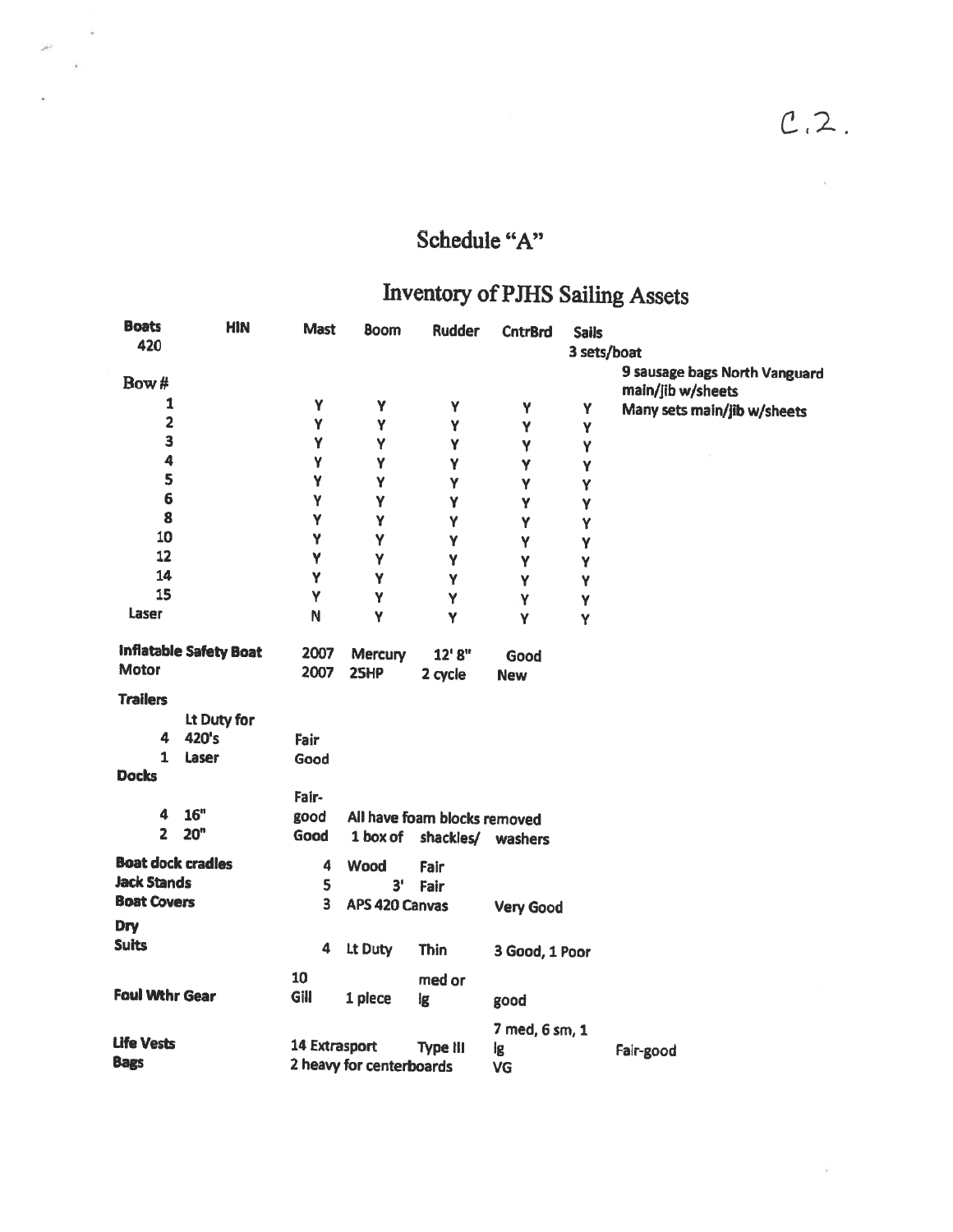A special meeting of the Port Jefferson School District Board of Education was held on May 15, 2012 in the cafeteria at Earl L. Vandermeulen High School President at the 9:32 p.m. call to order by President Mark Doyle, were Vice-President Kathleen Brennan, Board Members Lauren Hubbard, Dennis Kahn, Isak Prohovnik, and Robert Ramus, Board Member-Elect James Laffey, Superintendent of Schools Kenneth Bossert, Assistant Superintendent for Business Sean Leister, Assistant Superintendent for PPS Donna Guiffre, and District Clerk Janice Baisley.

Motion was made by Mr. Ramus, seconded by Dr. Kahn and carried 6-0 that the Board accep<sup>t</sup> the tabulation of votes as certified by the inspectors of election and the District Clerk at the Budget Vote and Election of Board Members held on May 15, 2012; the results of such tabulations are as follows:

| Proposition #1: School District Budget |     | Yes: 787 No: 342 |
|----------------------------------------|-----|------------------|
| Mark Doyle                             | 632 |                  |
| Shawn Cohen                            | 296 |                  |
| Ellen Boehm                            | 525 |                  |
| James Laffey                           | 604 |                  |
| Vincent Ruggiero                       | 571 |                  |

The District Clerk administered the Oath of Office to Board Member-Elect James Laffey who received the term May 15, 2012— June 30, 2015.

At 9:34 p.m., motion was made by Mr. Laffey, seconded by Mr. Ramus and carried 7-0 to adjourn.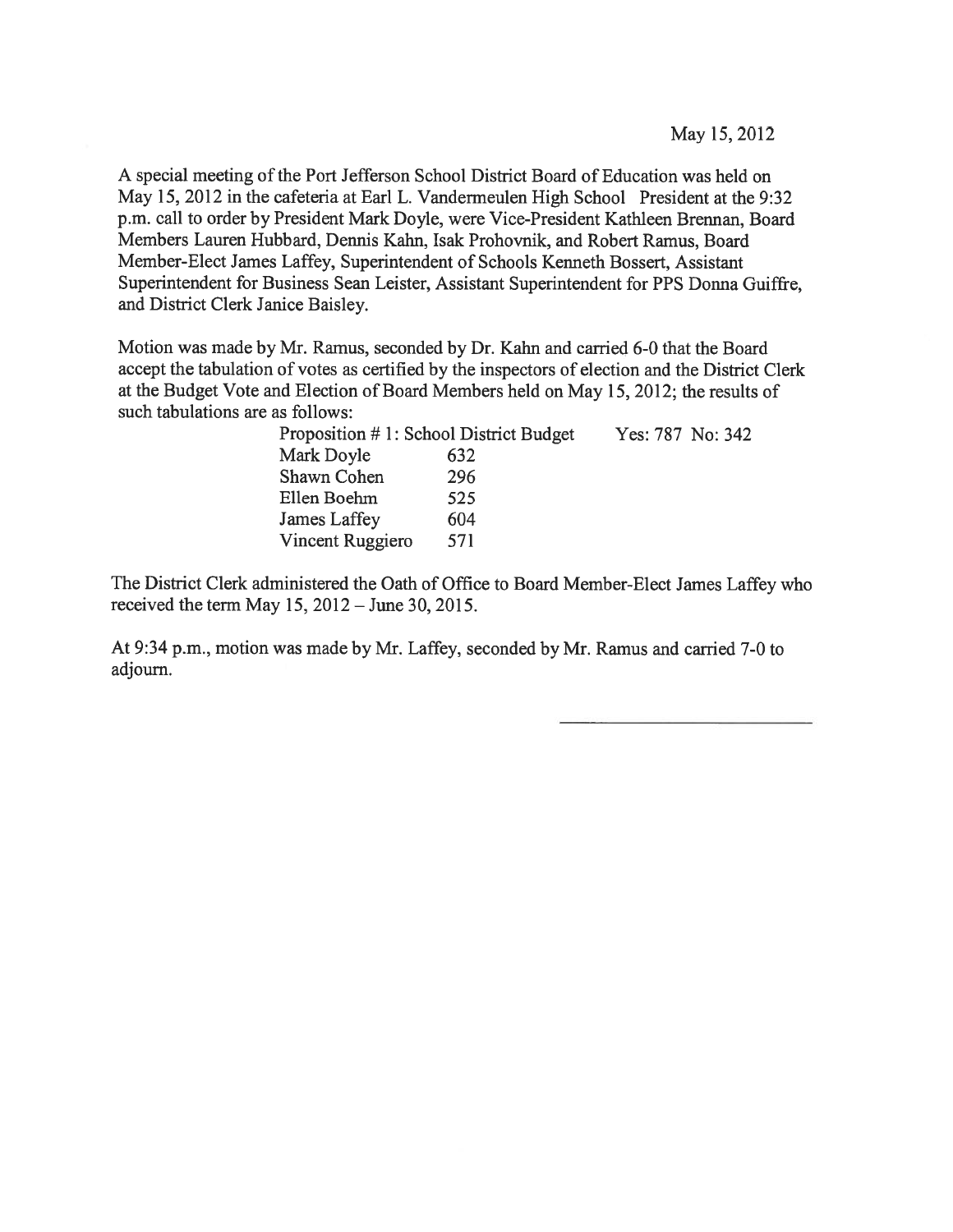May 22, 2012

A special meeting of the Port Jefferson School District Board of Education was held on May 22, <sup>2012</sup> at Edna Louise Spear Elementary School. President at the 6:04 p.m. call to order by President Mark Doyle, were Board Members Dennis Kahn, James Laffey, Isak Prohovnik, and Robert Ramus, Superintendent of Schools Kenneth Bossert, Assistant Superintendent for Business Sean Leister, Assistant Superintendent for PPS Donna Guiffre, and District Clerk Janice Baisley. Board Member Lauren Hubbard arrived at 6:05 p.m., Vice-President Kathleen Brennan arrived at 6:13 p.m.

Motion was made by Dr. Kahn, seconded by Mr. Laffey and carried 5-0 that the Board enter executive session to discuss personnel matters.

At 7:20 p.m., the Board reentered general session.

Elementary School Math Olympiad Students were recognized for their performance at the 2012 Suffolk County Math Tournament.

Dr. Doyle opened public comment. There were no comments.

## BOARD BUSINESS

A. Personnel

1. Middle School Principal

Motion was made by Mrs. Brennan, seconded by Mr. Ramus, and carried 7-0 that the Board approve the appointment of Antonio Santana as Middle School Principal, on <sup>a</sup> probationary basis effective June 29, 2012, at the rate of \$125,000 per annum, in accordance with the terms and conditions of the negotiated agreement with the Port Jefferson Administrators' Association.

Dr. Doyle asked for <sup>a</sup> motion to approve resolutions A.2-5

- 2. Abolishment of Position Director of ELA and Social Studies
- 3. Excess Director of ELA and Social Studies
- 4. Creation of Position Executive Director of Curriculum and Instruction
- 5. Appointment Executive Director of Curriculum and Instruction

Dr. Prohovnik asked that each be voted on separately.

Motion was made by Mr. Ramus, seconded by Mr. Laffey, and carried 7-0 that the Board abolish the position of Director of English Language Arts and Social Studies, effective June 30, 2012.

Motion was made by Mr. Ramus, seconded by Mr. Laffey that the Board excess Maureen Hull as Director of English Language Arts and Social Studies, effective June 30, 2012. Dr. Bossert explained the sequence of resolutions A.2-5. Motion carried 7-0.

Motion was made by Mr. Ramus, seconded by Dr. Hubbard and carried 7-0 that the Board create the position of Executive Director of Curriculum and Instruction, effective July 1, 2012.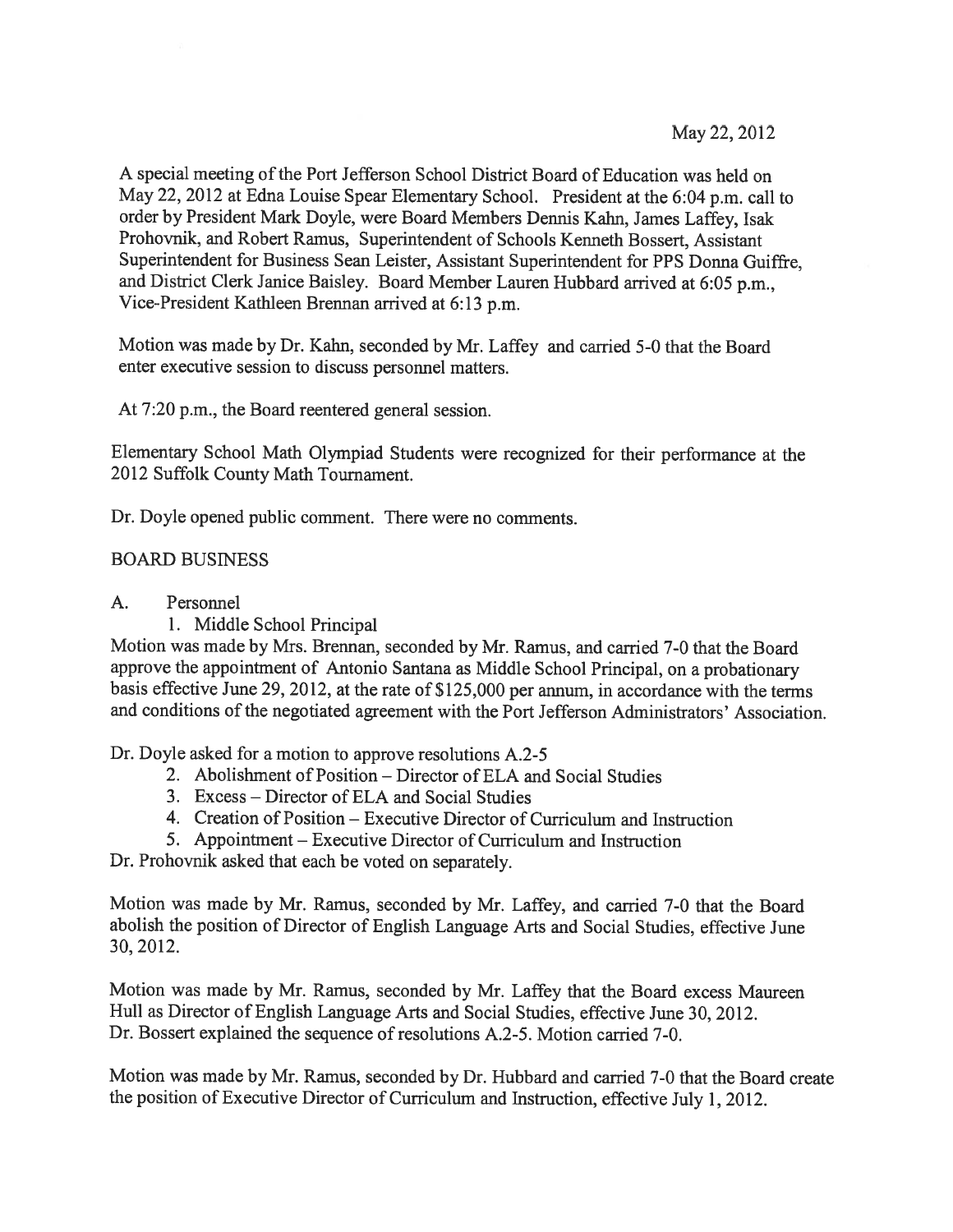Motion was made by Dr. Hubbard, seconded by Dr. Prohovnik and carried 6-1 (Dr. Prohovnik opposed) that the Board appoint Maureen Hull as Executive Director of Curriculum and Instruction, on <sup>a</sup> probationary basis effective July 1, 2012, in accordance with an Employment Agreement dated May 22, <sup>2012</sup> outlining the terms and conditions of employment; and further, that the Board authorize the Board President to sign said agreement. Dr. Prohovnik explained that his opposing vote was not against the appointment of Mrs. Hull.

Dr. Doyle brought forth resolutions A. 6-9.

- 6. Abolishment of Position Secondary School Assistant Principal
- 7. Excess Secondary School Assistant Principal
- 8. Creation of Position Assistant Principal PreK-12/Director of Technology
- 9. Appointment Assistant Principal PreK-12/Director of Technology

Motion was made by Mr. Ramus, seconded by Mr. Laffey and carried 7-0 that the Board abolish the position of Secondary School Assistant Principal, effective June 30, 2012.

Motion was made by Mr. Ramus, seconded by Dr. Kahn and carried 7-0 that the Board excess Peter Esposito as Secondary School Assistant Principal, effective June 30, 2012.

Motion was made by Mr. Laffey, seconded by Dr. Hubbard and carried 7-0 that the Board create the position of Assistant Principal PreK-12 / Director of Technology, effective July 1, 2012.

Motion was made by Dr. Hubbard, seconded by Mr. Ramus that the Board appoint Peter Esposito as Assistant Principal PreK-12 / Director of Technology, on <sup>a</sup> probationary basis effective July 1, 2012, at the rate of \$128,800 per annum, in accordance with the negotiated agreemen<sup>t</sup> with the Port Jefferson Administrators' Association. Dr. Bossert explained the two positions. Motion carried 7-0.

[Dr. Prohovnik left the room.]

B. Facilities & Operations

1. Authorization for Use of Herbicide

Motion was made by Dr. Hubbard, seconded by Mrs. Brennan and carried 6-0 that the Board authorize emergency use of the herbicide Roundup for the purpose of weed removal at the high school track site only, prior to June 1, 2012.

C. Education

1. Appointment — Impartial Hearing Officer

Motion was made by Mrs. Brennan, seconded by Mr. Laffey and carried 6-0 that the Board approve the appointment of Jeanne Keefe of 101 Highland Avenue, Staten Island, New York 10301, as an Impartial hearing Officer.

[Dr. Prohovnik reentered.]